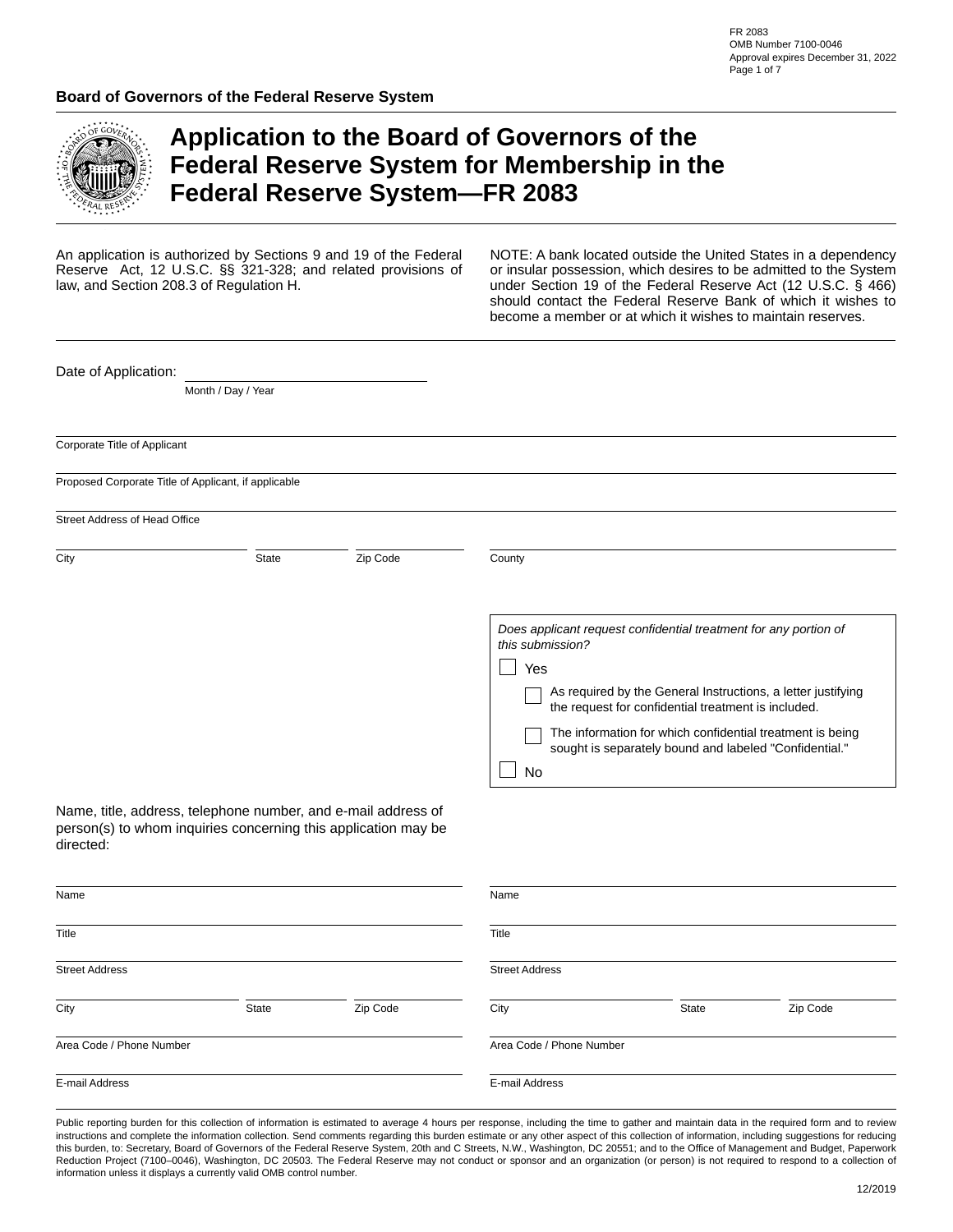## **Who May Use This Form**

This form should be used for an application filed by a newly organizing bank that seeks to become a state member bank, or by an existing bank or savings institution that seeks to convert to a state member bank status.

# **Preparation of Application**

For relevant filing information, Applicants should consult the Board's Regulation H (12 C.F.R. Part 208), a copy of which is available on the Board's public website at http:// www.federalreserve.gov/regulations/ or from any Reserve Bank. Additional filing information is available on the Board's public website at http://www.federalreserve.gov/generalinfo/applications/afi/.

Inquiries regarding the preparation and filing of applications should be directed to the Reserve Bank of the Federal Reserve district in which the head office of Applicant is or will be located ("appropriate Reserve Bank"). Applicants are encouraged to contact Federal Reserve staff as soon as possible for assistance in identifying the specific type of information that should be provided in the application and to determine whether a premembership examination of Applicant will be required. Name check and financial information (including the submission of fingerprint cards) may be required for certain individuals associated with a proposed transaction. Such information should be submitted on the Interagency Biographical and Financial Report (FR 2081c; OMB No. 7100-0134), and may be submitted in advance of the application; fingerprint cards must be submitted separately. Please contact the appropriate Reserve Bank for further guidance on the applicability and submission of fingerprint cards.

The Federal Reserve reserves the right to require the filing of additional statements and information. If any information initially furnished in the application changes significantly during the processing of the application, such changes should be communicated promptly to the Reserve Bank.

If a proposed new operating bank is involved, Applicant should contact the appropriate Reserve Bank (before the review processes for the charter and deposit insurance of the proposed new bank begin) to determine when the membership application should be filed with the Federal Reserve. The organizers of certain de novo banks may be required to meet with Reserve Bank officials during the application review process. In addition, the appropriate Reserve Bank should be consulted regarding the appropriate time(s) to file any other related Federal Reserve application(s), including any bank branch applications, bank merger applications, or bank holding company applications to acquire bank shares.

If Applicant is a de novo bank, it should complete Section I. If Applicant is a currently operating bank or thrift, it should complete Section II. If Applicant is a newly formed, nonoperating bank formed solely to facilitate acquisition of an existing bank, it should complete Section III. All numbered items on the appropriate section

should be answered; if the question is not applicable or if the answer is "none," so state.

Applicant also must complete the appropriate Federal Reserve Bank stock application form for its charter type (FR 2083A or FR 2083B) and the Certificate of Organizers or of Directors (FR 2083C). If the applicant is a national bank proposing to retain their membership in the Federal Reserve System, they are not required to complete an application (FR 2083A) for Federal Reserve Bank stock.

Answers to questions should be numbered in accordance with the format of this application. The application should be bound and page numbered consecutively with numbers appearing at the bottom of each page.

Eligible banks, as defined in Section 208.2(e) of the Federal Reserve's Regulation H (12 C.F.R. § 208.2(e)), and certain de novo banks controlled by bank holding companies that meet criteria in Section 225.14(c) of the Federal Reserve's Regulation Y (12 C.F.R. § 225.14(c)), are eligible for expedited processing. See Section 208.3(c) of Regulation H (12 C.F.R. § 208.3(c)). The letter submitting the completed application should clearly indicate if Applicant is seeking expedited processing.

# **Supporting Information**

The formal questions in the application are not intended to limit Applicant's presentation. In this regard, Applicant bears the full burden of presenting and documenting a case to meet the statutory criteria for approval. Supporting information for any or all factors, setting forth the basis for Applicant's judgment, may accompany the application.

# **Confidentiality**

Under the provisions of the Freedom of Information Act (the "FOIA"— 5 U.S.C. § 552), the application is a public document and available to the public upon request. Once submitted, an application becomes a record of the Board and may be requested by any member of the public. Board records generally must be disclosed unless they are determined to fall, in whole or in part, within the scope of one or more of the FOIA exemptions from disclosure. See 5 U.S.C. § 552(b)(l)-(9).

The exempt categories include (but are not limited to) ''trade secrets and commercial or financial information obtained from a person and privileged or confidential'' (exemption 4), and information that, if disclosed, ''would constitute a clearly unwarranted invasion of personal privacy'' (exemption 6). An Applicant may request confidential treatment for any information submitted in (or in connection with) its application that Applicant believes is exempt from disclosure under the FOIA. For example, if Applicant is of the opinion that disclosure of commercial or financial information would likely result in substantial harm to its competitive position or that of its subsidiaries, or that disclosure of information of a personal nature would result in a clearly unwarranted invasion of personal privacy, confidential treatment of such information may be requested.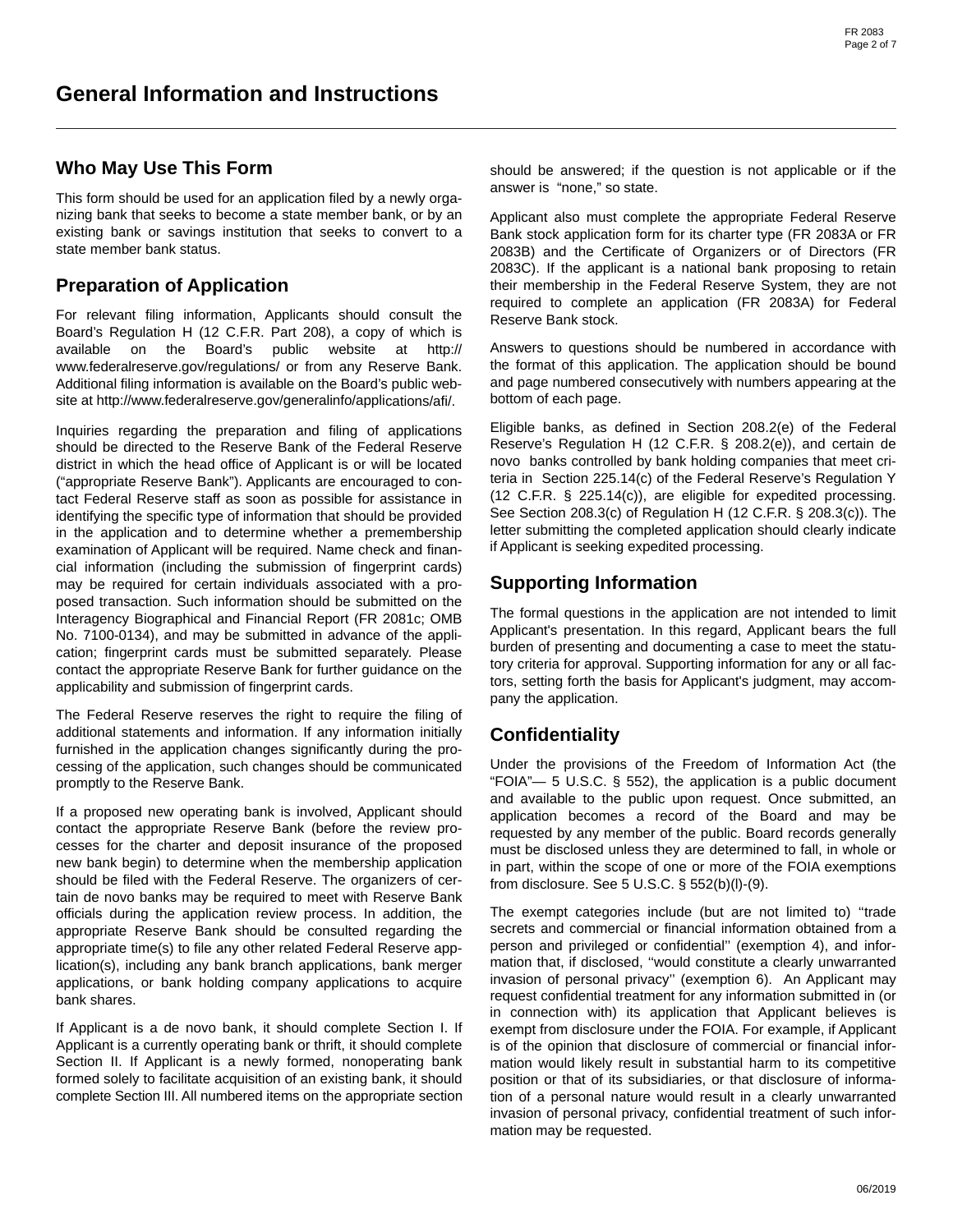The request for confidential treatment must be submitted in writing concurrently with the filing of the application (or subsequent related submissions), and must discuss in detail the justification for confidential treatment. Such justification must be provided for each portion of the application (or related submissions) for which confidential treatment is requested. Applicant's reasons for requesting confidentiality must specifically describe the harm that would result from public release of the information. A statement simply indicating that the information would result in competitive harm or that it is personal in nature is not sufficient. (A claim that disclosure would violate the law or policy of a foreign country is not, in and of itself, sufficient to exempt information from disclosure. Applicant must demonstrate that disclosure would fall within the scope of one or more of the FOIA exemptions from disclosure.) Applicant must follow the steps outlined immediately below, and certify in the application (or related submissions) that these steps have been followed.

Information for which confidential treatment is requested should be: (1) specifically identified in the public portion of the application (by reference to the confidential section); (2) separately bound; and (3) labeled ''CONFIDENTIAL.''

With respect to applications that include information regarding an individual or individuals associated with the proposed transaction, the Board expects Applicant to certify that it has obtained the consent of the individual(s) to public release of such information prior to its submission to the Board or, in the absence of such consent, to submit (or ensure that the individual(s) submit(s)) a timely request for confidential treatment of the information in accordance with these instructions. Information submitted directly by an individual or individuals will become part of the relevant application record, and, accordingly, will be a Board record subject to being requested by any member of the public under FOIA.

The Federal Reserve will determine whether information submitted as confidential will be so regarded, and will advise Applicant of any decision to make available to the public information labeled "CONFIDENTIAL." However, it shall be understood that, without prior notice to Applicant, the Board may disclose or comment on any of the contents of the application in the Order or Statement issued by the Board in connection with its decision on the application. The Board's staff normally will apprise Applicant in the course of the review process that such information may need to be disclosed in connection with the Board's action on the application.

For further information on the procedures for requesting confidential treatment and the Board's procedures for addressing such requests, consult the Board's Rules Regarding Availability of Information, 12 C.F.R. Part 261, including 12 C.F.R. § 261.15, which governs requests for confidential treatment.

## **Compliance**

Applicant is expected to comply with all representations and commitments made in this application. Applicant should immediately contact the appropriate Reserve Bank if there is any change in the structure of the proposal prior to consummation.

# **Filing Certification**

The completed application must be submitted to the appropriate Reserve Bank with the following certification, signed and dated by an authorized official of the proposed member bank:

I certify that the information contained in this application has been examined carefully by me and is true, correct, and complete, and is current as of the date of this submission to the best of my knowledge and belief. I acknowledge that any misrepresentation or omission of a material fact constitutes fraud in the inducement and may subject me to legal sanctions provided by 18 U.S.C. §§ 1001 and 1007.

I also certify, with respect to any information pertaining to an individual and submitted to the Board in (or in connection with) this application, that the Applicant has the authority, on behalf of the individual, to provide such information to the Board and to consent or to object to public release of such information. I certify that the Applicant and the involved individual consent to public release of any such information, except to the extent set forth in a written request by the Applicant or the individual, submitted in accordance with the Instructions to this form and the Board's Rules Regarding Availability of Information (12 C.F.R. Part 261), requesting confidential treatment for the information.

I request that examiners be assigned to make any investigations necessary.

I acknowledge that approval of this application is in the discretion of the Board of Governors of the Federal Reserve System. Actions or communications, whether oral, written, or electronic, by the Federal Reserve or its employees in connection with this filing, including approval if granted, do not constitute a contract, either express or implied, or any other obligation binding upon the agency, the United States or any other entity of the United States, or any officer or employee of the United States. Such actions or communications will not affect the ability of the Federal Reserve to exercise its supervisory, regulatory, or examination powers under applicable laws and regulations. I further acknowledge that the foregoing may not be waived or modified by any employee or agency of the Federal Reserve or of the United States.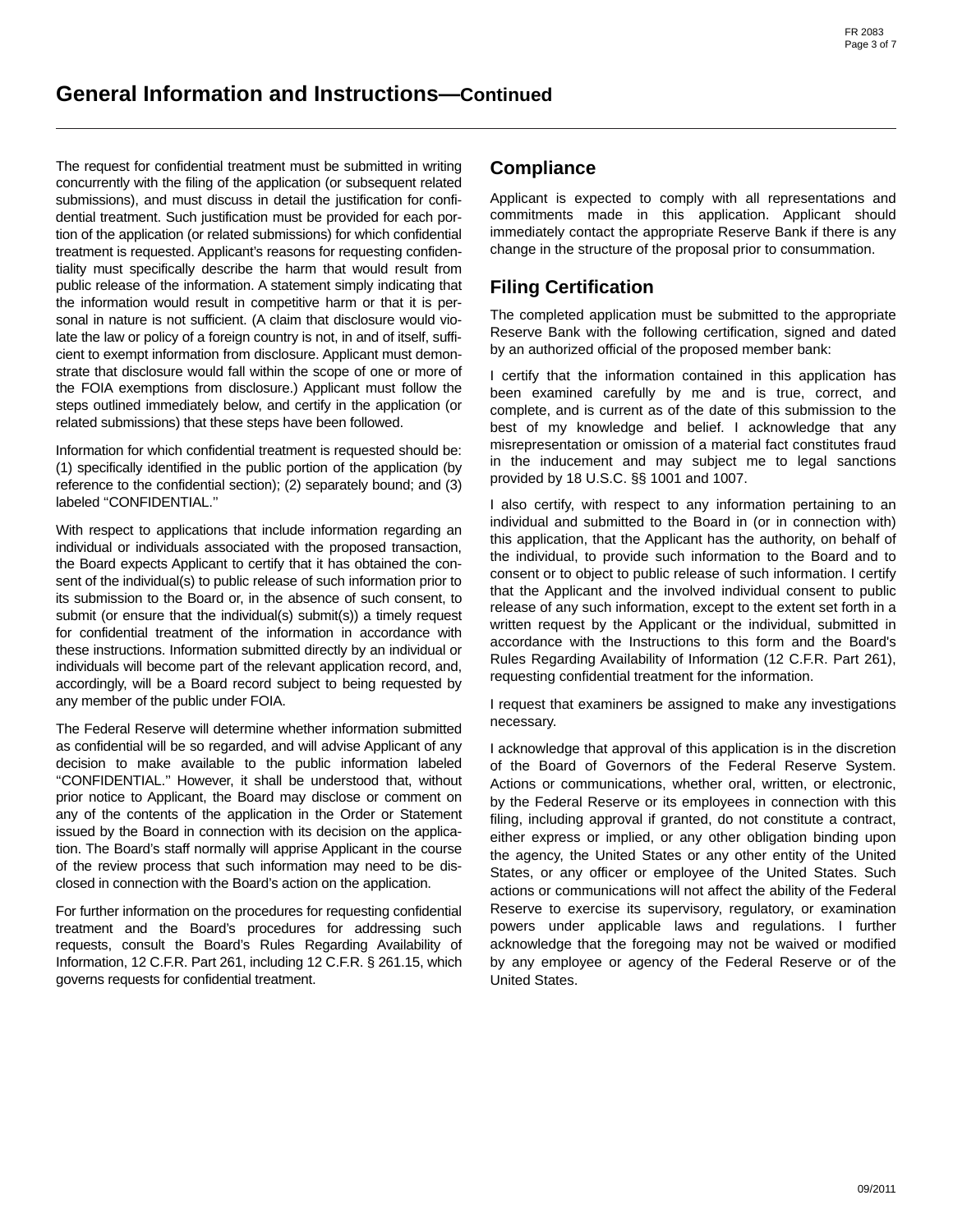# **Financial and Managerial Information**

Provide the following:

1. Provide a copy of the Interagency Charter and Federal Deposit Insurance Application ("ICDIA") filed with the state and federal regulatory agencies in connection with this proposal.

NOTE: The Federal Reserve does not require (1) notice of publication of an application for membership; (2) a copy of the electronic version of the ICDIA information provided to other banking agencies; or (3) the Oath of Directors in connection with the ICDIA. In addition, the Federal Reserve does not require responses to 4(b), 5(g) and 5(i) of the ICDIA because factors under the Community Reinvestment Act, the National Environmental Policy Act, and National Historic Preservation Act are not within the factors considered by the Federal Reserve

in granting membership. The Federal Reserve has different fingerprint requirements than those reflected in the ICDIA. Accordingly, an applicant must consult with the appropriate Reserve Bank to determine which individuals associated with a proposal should submit fingerprint cards.

- a. If projections contained in the ICDIA do not indicate profitable operations by the end of the third year, comment as to the reasons why and provide an estimate of the period that will be required before operations become profitable.
- b. With respect to the proposed bank's capital accounts, de novo banks must comply with the Federal Reserve capital requirements for de novo banks.
- c. Estimate the date on which the new bank expects to open for business.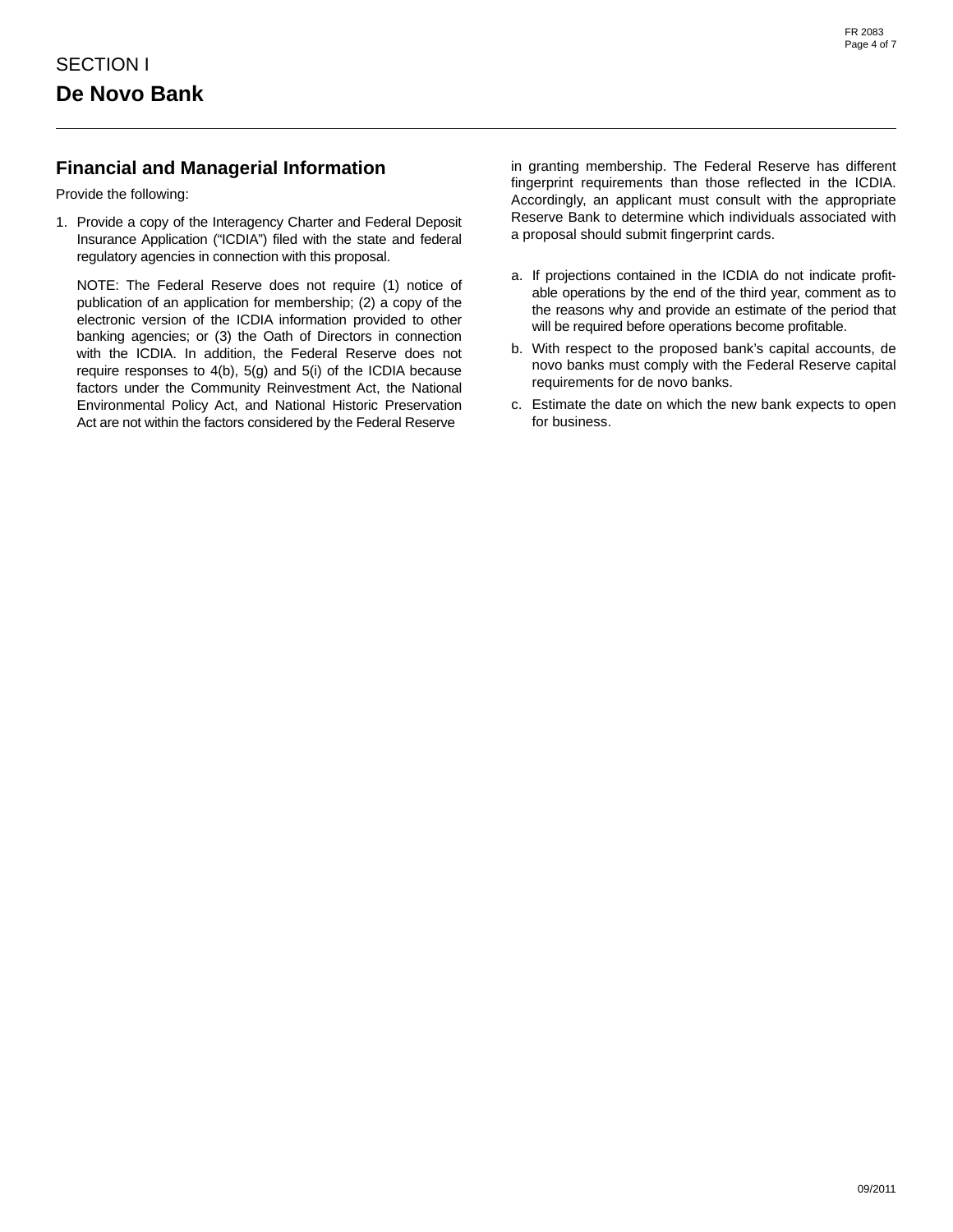## **Financial and Managerial Information**

Provide the following:

- 1. Description of any plans of Applicant (and/or Applicant's parent company) to raise or replace Tier 1 or Tier 2 capital.
- 2. A list of the principals of Applicant (and/or Applicant's parent company)<sup>1</sup> that reflects any proposed changes or additions after Applicant becomes a member, providing information with respect to each principal as follows:
	- a. Name and address (city and state/country). If the principal's country of citizenship is different than his or her country of residence, then state the country of citizenship;
	- b. Titles or positions with Applicant (and/or Applicant's parent company);
	- c. Number and percentage of each class of shares of Applicant (and/or Applicant's parent company) owned, controlled or held with power to vote by this individual. Show separately for each listed shareholder the number of Applicant's shares held less than twelve months prior to date of application and furnish full details of the purchases including dates and costs:

In responding to item 2.c or 2.e, include shares owned, controlled or held with power to vote by principal's spouse, dependents and other immediate family. Give record of ownership and, to the extent information is available, beneficial ownership of shares held by trustees, nominees, or in street names;

- d. Principal occupation if other than with Applicant (and/or Applicant's parent company);
- e. If 10 percent or more of the outstanding shares in any other depository institution<sup>2</sup> or depository institution holding company are held by a principal, give name and location of the other depository institution. Information that has been collected and updated within the past twelve months may be submitted unless Applicant has reason to believe that such information is incorrect.
- f. All new principals that intend to own less than 10 percent of Applicant (or Applicant's parent company) should submit the biographical section of the Interagency Biographical and Financial Form. All new principals that intend to own 10 percent or more of Applicant (or Applicant's parent company) should submit all sections of the Interagency Biographical and Financial Form.
- 3. A description of recent or anticipated changes in the management of Applicant (or Applicant's parent company). The biographical section of the Interagency Biographical and Financial Form should be provided for any proposed new officers or directors of Applicant (not already provided in response to question 2f).
- 4. A discussion of management's future strategic plans for the bank, including any proposed changes in products or services. If available, a copy of the bank's current Strategic Plan and/or Business Plan should be provided with the application.
- 5. A list of management officials<sup>3</sup> who are also management officials of any other depository organization located in the same Metropolitan Statistical Area (MSA) as Applicant, or—if Applicant is not located within an MSA—in cities, towns or villages whose borders are within ten road miles at their closest point to the city, town, or village where Applicant's main office or branch is located. Give name and location of other depository organizations and position held in such organization.
- 6. If Applicant plans to become affiliated with another bank holding company or other business entity, give full details regarding the proposed affiliation. In addition, if the proposed acquirer(s) is (are) not existing banks or bank holding companies, explain briefly the business activities of the acquiring party(ies).
- 7. For each subsidiary of Applicant, provide the following information: (a) name and location; (b) brief description of the business activities and legal authority(ies) for the activities; (c) number of shares of each class outstanding and number owned or controlled by the bank; and (d) recent financial statement.
- 8. A copy of the charter (certificate of authority to commence business) and articles of incorporation of the bank, with all amendments to date, recently certified by the appropriate state official. (If Applicant has been involved in a consolidation whereby all rights, franchises, and interests of constituent institutions pass by operation of law to the consolidated bank, information should be furnished as to any corporate powers acquired by the bank by virtue of such consolidation other than those shown in its charter or articles of incorporation). If the proposed transaction involves the issuance of a new charter, the charter and Articles of Incorporation may be submitted in draft form (i.e., certification is not required) as soon as the documents become available.

<sup>1.</sup> The term principal as used herein means any individual, corporation, or other entity that (1) owns or controls, directly or indirectly, individually or as members of a group acting in concert, 10 percent or more of the outstanding shares of any class; (2) is a director, trustee, partner, or executive officer; or (3) with or without ownership interest, participates, or has the authority to participate in major policymaking functions, whether or not the individual has an official title or is serving without compensation. If Applicant believes that any such individual should not be regarded as a principal, Applicant should so indicate and give reasons for such opinion.

<sup>2.</sup> For purposes of this application, a ''depository institution'' is defined as a commercial bank (including a private bank), a savings bank, a trust company, a savings and loan association, a homestead association, a cooperative bank, an industrial bank, or a credit union.

<sup>3. &</sup>quot;Management official" means an employee or officer with management functions (including an advisory director or honorary director), a trustee of a business organization under the control of trustees (e.g., a mutual savings bank), or any person who has a representative or nominee serving in any such capacity. (See the Board's Regulation L, 12 C.F.R. §§ 212.2(h) and (k).)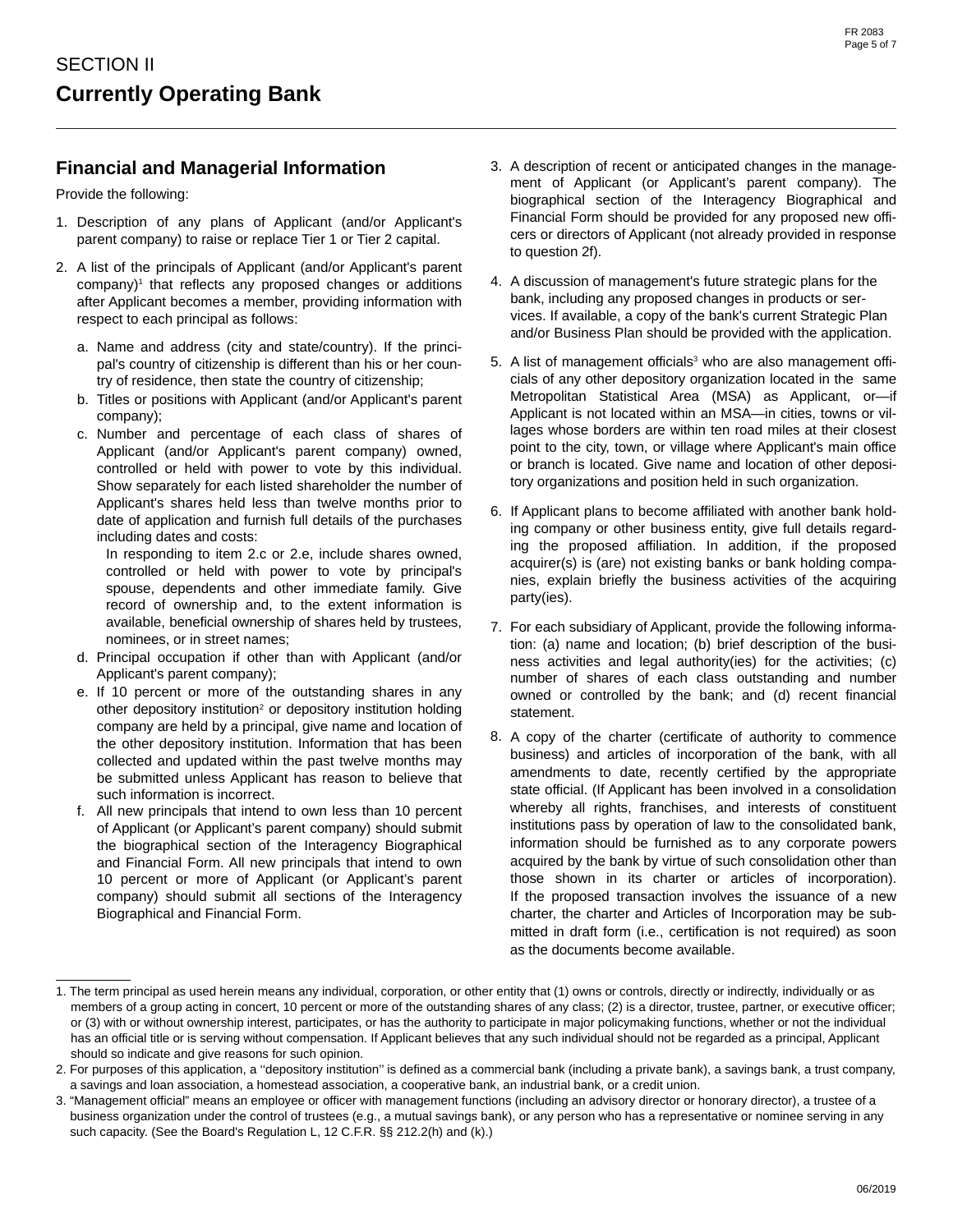### **Competition and Convenience and Needs**

- 1. Indicate the specific location of the bank and all branches. Include a description of the general market area (i.e., MSA, county, city, or other such overall trade area) in which the bank and its branches are or expect to be located. The discussion should include the size(s) in terms of population, the principal elements of the local economy, and the future economic outlook.
- 2. Provide a statement of corporate powers granted by the state or functions that have been or are now being exercised or performed other than those usual to commercial banking.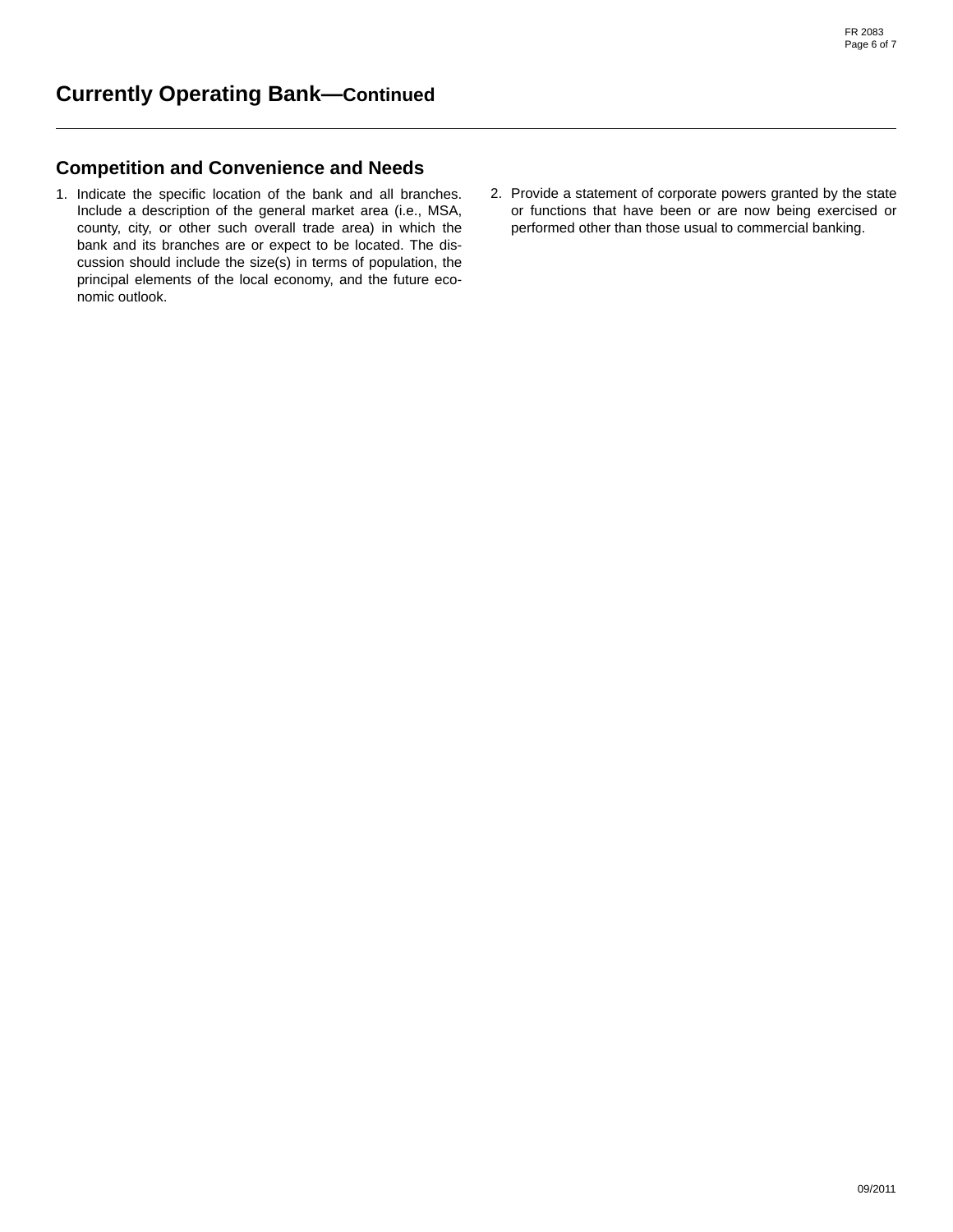If Applicant is a newly formed, non-operating "shell," formed solely to facilitate the acquisition of an existing bank, provide an introductory statement outlining full details of the proposed transaction.

If the bank to be acquired or merged into the shell is a state member bank of the Federal Reserve System, no further information is necessary unless specifically requested by the appropriate Reserve Bank. If the bank to be acquired or merged into the shell

is not a state member bank, provide the information requested in Section II, omitting only numbered item 6, the contents of which should be included in the introductory statement requested above. In either case, the statement requested above should include any proposed financial or managerial changes, such as changes in the directorate or official staff, that will attend the transaction. If the information required is provided in a related application, such material may be incorporated by reference.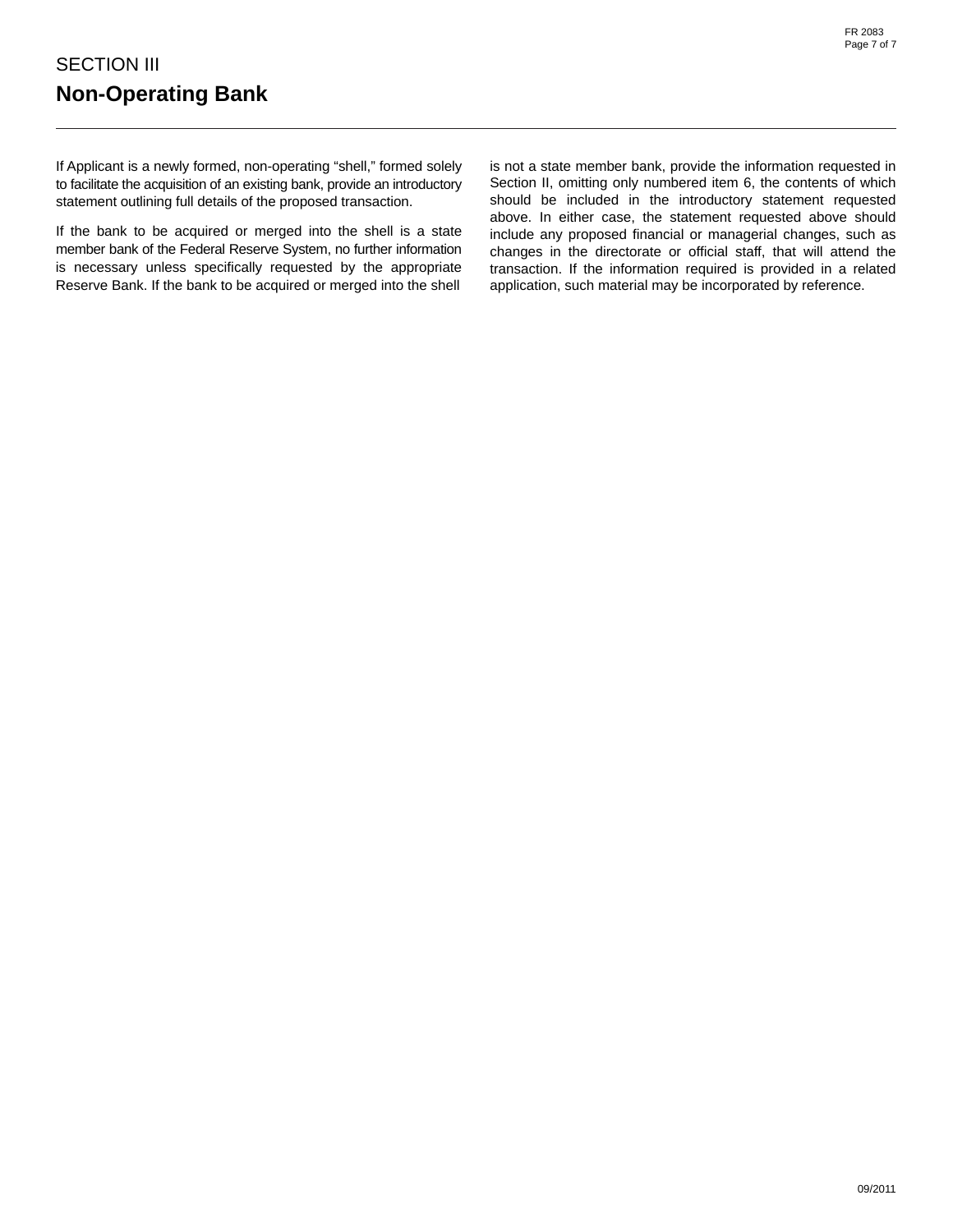#### **Board of Governors of the Federal Reserve System**

| <b>Application for Federal Reserve Bank Stock-FR 2083A</b>                                                                                                                                                                                                                                                                                                                                                                                                                                                                                                                                                                                                                                                                                                                                                                                                            |                                      |
|-----------------------------------------------------------------------------------------------------------------------------------------------------------------------------------------------------------------------------------------------------------------------------------------------------------------------------------------------------------------------------------------------------------------------------------------------------------------------------------------------------------------------------------------------------------------------------------------------------------------------------------------------------------------------------------------------------------------------------------------------------------------------------------------------------------------------------------------------------------------------|--------------------------------------|
| Date of Application:<br>Month / Day / Year                                                                                                                                                                                                                                                                                                                                                                                                                                                                                                                                                                                                                                                                                                                                                                                                                            |                                      |
| ABA Number:                                                                                                                                                                                                                                                                                                                                                                                                                                                                                                                                                                                                                                                                                                                                                                                                                                                           |                                      |
| $\Box$ Yes<br>Indicate whether total consolidated assets of the bank exceed \$11.229 billion:                                                                                                                                                                                                                                                                                                                                                                                                                                                                                                                                                                                                                                                                                                                                                                         | $\Box$ No                            |
| Corporate Title of Applying Bank<br>Governing Board                                                                                                                                                                                                                                                                                                                                                                                                                                                                                                                                                                                                                                                                                                                                                                                                                   |                                      |
|                                                                                                                                                                                                                                                                                                                                                                                                                                                                                                                                                                                                                                                                                                                                                                                                                                                                       | $\blacksquare$ , duly                |
| State<br>City or Town                                                                                                                                                                                                                                                                                                                                                                                                                                                                                                                                                                                                                                                                                                                                                                                                                                                 |                                      |
| called and held on the $\frac{1}{\text{Day}}$ day of $\frac{1}{\text{Month}}$ , $\frac{1}{\text{Year}}$ , the following resolution was adopted:                                                                                                                                                                                                                                                                                                                                                                                                                                                                                                                                                                                                                                                                                                                       |                                      |
| "WHEREAS, it is the sense of this meeting that application should be made on behalf of this bank for membership in the Federal<br>Reserve System in accordance with the provisions of the Federal Reserve Act and the regulations of the Board of Governors of the<br>Federal Reserve System made pursuant thereto;<br>"WHEREAS, this bank reported on its most recent Report of Condition (or contemplates reporting after the formation, merger, or<br>consolidation on ________________) paid-up capital of \$________________________, paid-up surplus of \$________________________________,                                                                                                                                                                                                                                                                     |                                      |
| Date of Transaction<br>and <sup>1</sup> a related equity adjustment of \$ ___________________________(if necessary) and;                                                                                                                                                                                                                                                                                                                                                                                                                                                                                                                                                                                                                                                                                                                                              |                                      |
| "WHEREAS, under the provisions of the Federal Reserve Act, such a bank applying for membership in the Federal Reserve System is<br>required to subscribe to stock in a Federal Reserve Bank in a sum equal to six percent of the paid-up capital stock and surplus1 of such<br>applying bank;                                                                                                                                                                                                                                                                                                                                                                                                                                                                                                                                                                         |                                      |
| "NOW, THEREFORE, BE IT RESOLVED, that the President, Chief Financial Officer or Vice President and the Cashier or Secretary of<br>this bank be and they are hereby authorized, empowered, and directed to make application for and to subscribe to the appropriate<br>number of shares, of a par value of \$100 each, of the capital stock of the Federal Reserve Bank of                                                                                                                                                                                                                                                                                                                                                                                                                                                                                             |                                      |
| as determined on the basis of the capital stock and surplus, as defined in Regulation I, of this bank as of the date upon which its<br>membership in the Federal Reserve System becomes effective; to pay for <sup>2</sup> such stock in accordance with the provisions of the Federal<br>Reserve Act; to agree for and in behalf of this bank that, upon its admission to membership in the Federal Reserve System, it will<br>comply with all the requirements of the Federal Reserve Act and the regulations of the Board of Governors of the Federal Reserve<br>System made pursuant to law that are applicable to state banks and trust companies which become members of the Federal Reserve<br>System; and to agree for and in behalf of this bank that reports and information regarding this bank may be interchanged between the<br>Federal Reserve Bank of | and all state or federal supervisory |
| authorities having jurisdiction of this bank."                                                                                                                                                                                                                                                                                                                                                                                                                                                                                                                                                                                                                                                                                                                                                                                                                        |                                      |
| 1. In accordance with Regulation I, the capital stock and surplus of a member bank includes the paid-up capital stock and paid-up surplus of the bank<br>(for both common and preferred stock), less any net deficit amount reported by the bank on its report of condition as retained earnings and<br>accumulated other comprehensive income. This latter equity adjustment is made only if a net negative amount is to be reported for those two<br>categories on the bank's report of condition; otherwise no adjustment is necessary. In the case of a de novo bank, in order to avoid the necessity of                                                                                                                                                                                                                                                          |                                      |

making applications for additional stock in the Federal Reserve Bank, as additional installments of the capital stock and surplus of the applying bank

are paid in, application may be made for stock in the Federal Reserve Bank in an amount equal to six percent of the authorized capital of the applying bank plus six percent of the amount of surplus, if any, which the subscribers to the capital stock of the applying bank have agreed to pay in. 2. One-half of the amount of the bank's subscription shall be paid to the Federal Reserve Bank and the remaining half will be subject to call when

deemed necessary by the Board of Governors of the Federal Reserve System.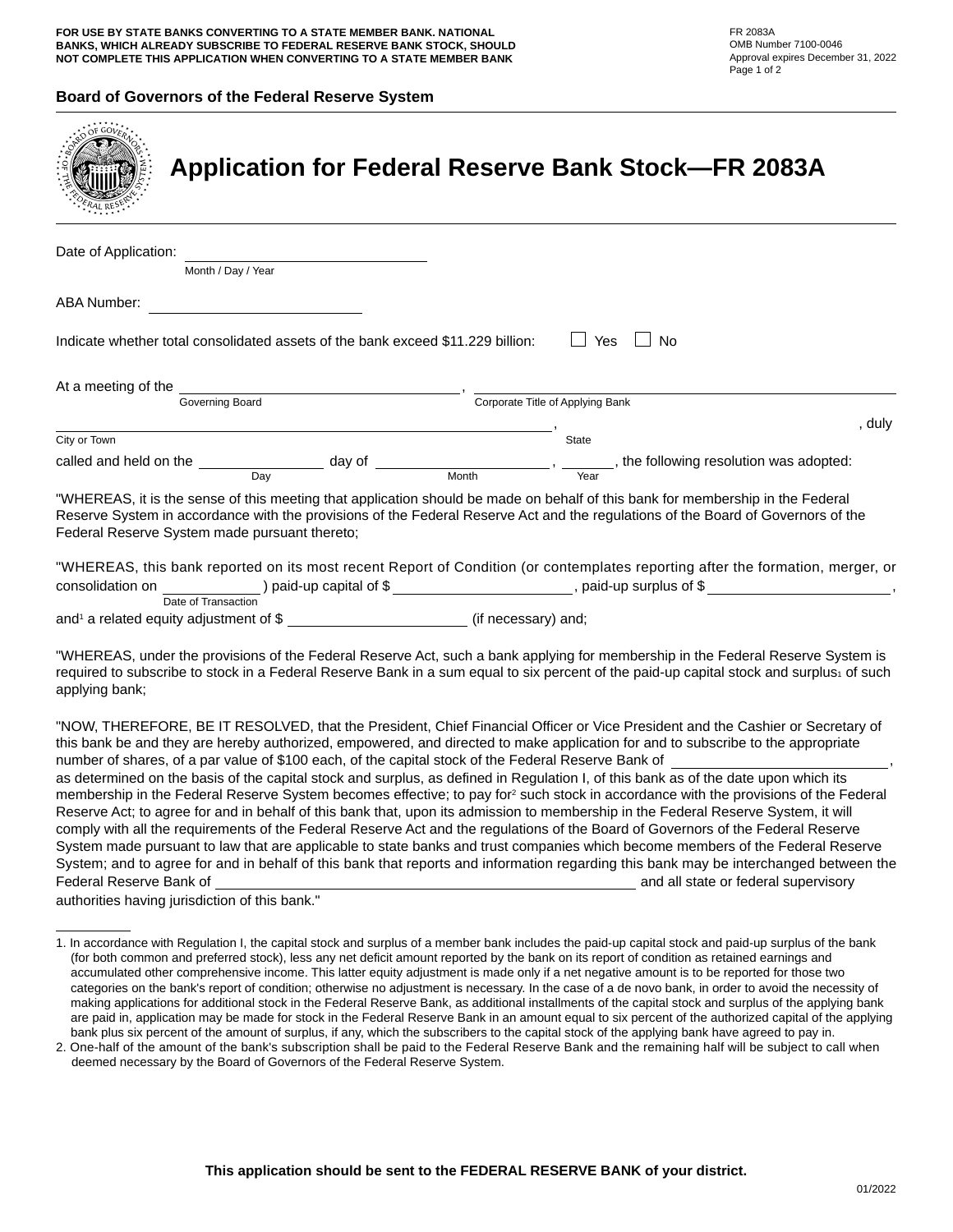#### **FOR USE BY STATE BANKS CONVERTING TO A STATE MEMBER BANK. NATIONAL BANKS, WHICH ALREADY SUBSCRIBE TO FEDERAL RESERVE BANK STOCK, SHOULD NOT COMPLETE THIS APPLICATION WHEN CONVERTING TO A STATE MEMBER BANK**

#### ABA Number:

I hereby certify that the foregoing is a true and complete copy of a resolution duly adopted by the Board of Directors of this bank on the date specified and still in full force and effect.

|                                                                                                                                                                                                                                                                                                                                                                                                                                                                                                                                                                                                                                                                                                                                                                                                                                                                                                                                                                              | Cashier, Secretary, or Treasurer |                                                  |
|------------------------------------------------------------------------------------------------------------------------------------------------------------------------------------------------------------------------------------------------------------------------------------------------------------------------------------------------------------------------------------------------------------------------------------------------------------------------------------------------------------------------------------------------------------------------------------------------------------------------------------------------------------------------------------------------------------------------------------------------------------------------------------------------------------------------------------------------------------------------------------------------------------------------------------------------------------------------------|----------------------------------|--------------------------------------------------|
| Corporate Title of Applying Bank                                                                                                                                                                                                                                                                                                                                                                                                                                                                                                                                                                                                                                                                                                                                                                                                                                                                                                                                             | City or Town                     | <b>State</b>                                     |
| Pursuant to the foregoing resolution,                                                                                                                                                                                                                                                                                                                                                                                                                                                                                                                                                                                                                                                                                                                                                                                                                                                                                                                                        |                                  |                                                  |
| Corporate Title of Applying Bank                                                                                                                                                                                                                                                                                                                                                                                                                                                                                                                                                                                                                                                                                                                                                                                                                                                                                                                                             |                                  |                                                  |
|                                                                                                                                                                                                                                                                                                                                                                                                                                                                                                                                                                                                                                                                                                                                                                                                                                                                                                                                                                              | $\blacksquare$                   | , hereby makes application for and subscribes to |
| City or Town                                                                                                                                                                                                                                                                                                                                                                                                                                                                                                                                                                                                                                                                                                                                                                                                                                                                                                                                                                 | State                            |                                                  |
| shares <sup>3</sup> of the capital stock of the Federal Reserve Bank of<br>each, as determined on the basis of the capital stock and surplus, as defined in Regulation I, of this bank as of the date upon which the<br>membership of this bank in the Federal Reserve System becomes effective; agrees to pay for the same in accordance with the provisions<br>of the Federal Reserve Act; agrees that, upon its admission to membership in the Federal Reserve System, it will comply with all the<br>requirements of the Federal Reserve Act and the regulations of the Board of Governors of the Federal Reserve System made pursuant to<br>law that are applicable to state banks and trust companies which become members of the Federal Reserve System; and agrees that<br>reports and information regarding this bank may be interchanged between the Federal Reserve Bank of<br>and all state or federal supervisory authorities having jurisdiction of this bank. |                                  | of a par value of \$100                          |

The required information, as indicated in the General Information and Instructions, is attached to and made a part of this application.

| Corporate Title of Applying Bank | City or Town | State |
|----------------------------------|--------------|-------|
|                                  |              |       |
|                                  | D.<br>ים     |       |

President, Chief Financial Officer or Vice President

ATTEST:

Cashier, Secretary, or Treasurer

NOTE: One of the signers of the form must be listed on the bank's Official Authorization List (OAL) that is on file with the Federal Reserve and hold one of the titles identified. It is recommended that banks periodically review and update this form. Instructions for submitting Board Resolution and Authorized Approver packages are available online at https://www.frbservices.org/forms/accounting/index.html.

<sup>3.</sup> If six percent of the paid-up or authorized capital and surplus, whichever is adopted as the base of this application, amounts to a sum not divisible by 100, the bank should apply for one additional share of stock for any excess or fractional part of \$100.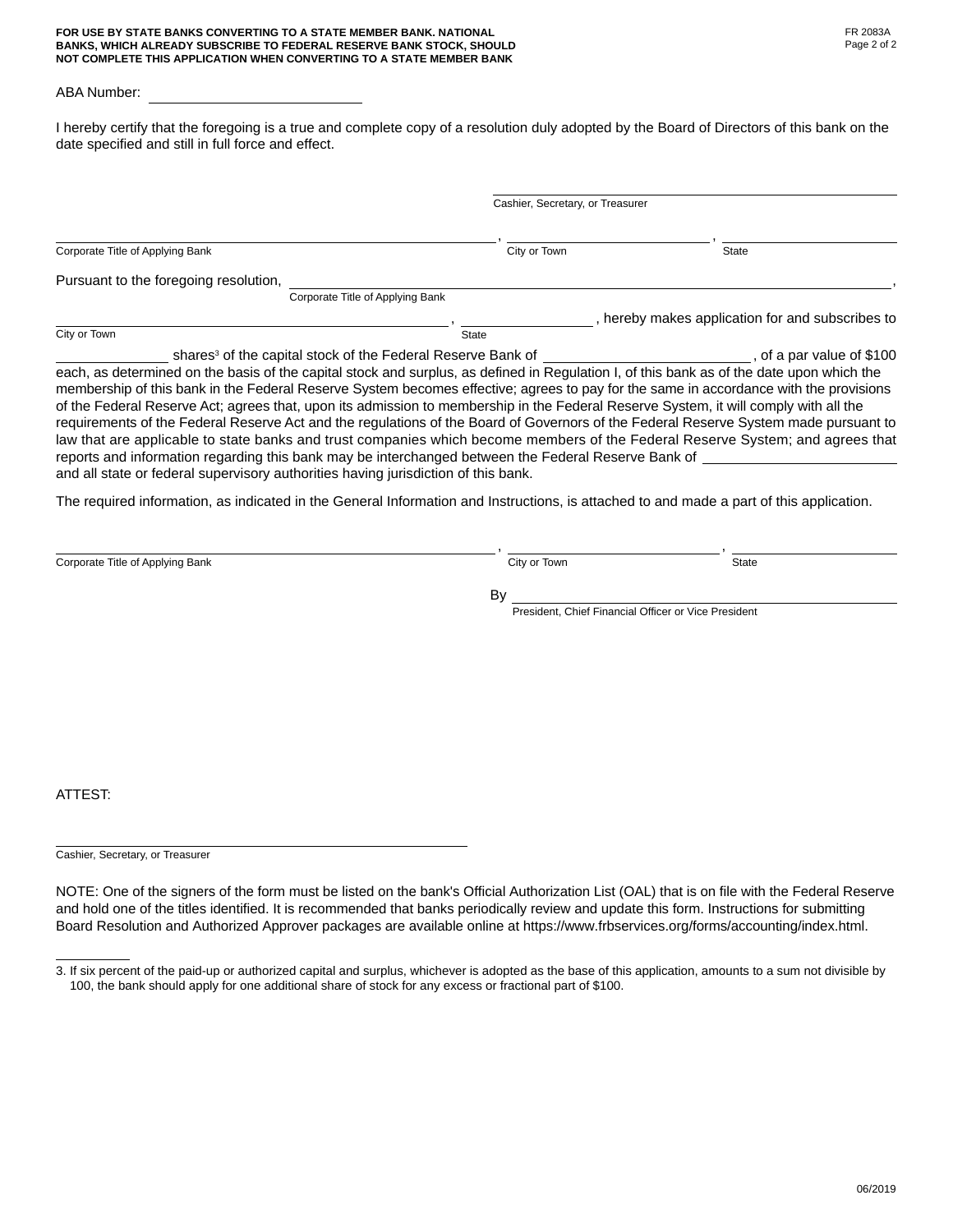### **Board of Governors of the Federal Reserve System**

|                                                                                                 |                                                                                      | <b>Application for Federal Reserve Bank Stock-FR 2083B</b>                                                                                                                                                                                                                                                                                                                                                                                                                                                                                                                                                                                                                    |                          |
|-------------------------------------------------------------------------------------------------|--------------------------------------------------------------------------------------|-------------------------------------------------------------------------------------------------------------------------------------------------------------------------------------------------------------------------------------------------------------------------------------------------------------------------------------------------------------------------------------------------------------------------------------------------------------------------------------------------------------------------------------------------------------------------------------------------------------------------------------------------------------------------------|--------------------------|
| Date of Application:                                                                            |                                                                                      |                                                                                                                                                                                                                                                                                                                                                                                                                                                                                                                                                                                                                                                                               |                          |
| Month / Day / Year<br>ABA Number:                                                               | <u> 1990 - Johann Barbara, martin a</u>                                              |                                                                                                                                                                                                                                                                                                                                                                                                                                                                                                                                                                                                                                                                               |                          |
| Indicate whether total consolidated assets of the bank exceed \$11.229 billion:                 |                                                                                      | Yes<br><b>No</b>                                                                                                                                                                                                                                                                                                                                                                                                                                                                                                                                                                                                                                                              |                          |
| At a meeting of the                                                                             | Governing Board                                                                      | Corporate Title of Applying Bank                                                                                                                                                                                                                                                                                                                                                                                                                                                                                                                                                                                                                                              |                          |
| City or Town                                                                                    |                                                                                      |                                                                                                                                                                                                                                                                                                                                                                                                                                                                                                                                                                                                                                                                               | $\Box$ , duly            |
|                                                                                                 |                                                                                      | State                                                                                                                                                                                                                                                                                                                                                                                                                                                                                                                                                                                                                                                                         |                          |
|                                                                                                 |                                                                                      | called and held on the $\frac{1}{\text{Day}}$ day of $\frac{1}{\text{Month}}$ , $\frac{1}{\text{Year}}$ , the following resolution was adopted:                                                                                                                                                                                                                                                                                                                                                                                                                                                                                                                               |                          |
| Federal Reserve System made pursuant thereto;                                                   |                                                                                      | "WHEREAS, it is the sense of this meeting that application should be made on behalf of this bank for membership in the Federal<br>Reserve System in accordance with the provisions of the Federal Reserve Act and the regulations of the Board of Governors of the                                                                                                                                                                                                                                                                                                                                                                                                            |                          |
| consolidation on<br>and (check one) (botal deposit liabilities of \$<br>Date of Transaction     |                                                                                      | "WHEREAS, this bank reported on its most recent Report of Condition (or contemplates reporting after the formation, merger, or                                                                                                                                                                                                                                                                                                                                                                                                                                                                                                                                                |                          |
|                                                                                                 | Mutual savings banks authorized to purchase Federal Reserve Bank stock. <sup>1</sup> |                                                                                                                                                                                                                                                                                                                                                                                                                                                                                                                                                                                                                                                                               |                          |
| was organized;                                                                                  |                                                                                      | "WHEREAS, under the provisions of the Federal Reserve Act, such a bank applying for membership in the Federal Reserve System is<br>required to subscribe to capital stock in the Federal Reserve Bank in an amount equal to six-tenths of one percent of its total deposit lia-<br>bilities as reported on the bank's most recent Report of Condition (or as reported above) and as permitted by the laws under which it                                                                                                                                                                                                                                                      |                          |
|                                                                                                 | Mutual savings banks not authorized to purchase Federal Reserve Bank stock.          |                                                                                                                                                                                                                                                                                                                                                                                                                                                                                                                                                                                                                                                                               |                          |
|                                                                                                 |                                                                                      | "WHEREAS, this bank is not permitted by the laws under which it was organized to purchase stock in a Federal Reserve Bank; and                                                                                                                                                                                                                                                                                                                                                                                                                                                                                                                                                |                          |
| subscription to capital stock of the Federal Reserve Bank if authorized to purchase such stock; |                                                                                      | "WHEREAS, such a bank applying for membership in the Federal Reserve System is required, upon admission to the System, to<br>deposit with the Federal Reserve Bank an amount equal to the amount which it would have been required to pay in on account of a                                                                                                                                                                                                                                                                                                                                                                                                                  |                          |
|                                                                                                 |                                                                                      | "NOW, THEREFORE, BE IT RESOLVED, that the President, Chief Financial Officer or Vice President and the Treasurer, Cashier, or<br>Secretary of this bank be and they are hereby authorized, empowered, and directed to make application for and to subscribe to the<br>appropriate number of shares, of a par value of \$100 each, of the capital stock of or, in the case of a mutual savings bank not authorized to<br>purchase Federal Reserve Bank stock, application for permission to deposit the appropriate amount with, the Federal Reserve Bank of<br>_, as determined on the basis of the total deposit liabilities of this bank as reported on the                 |                          |
|                                                                                                 |                                                                                      | bank's most recent Report of Condition (or as reported above); to pay for <sup>2</sup> such stock or deposit in accordance with the provisions<br>of the Federal Reserve Act; to agree for and in behalf of this bank that, upon its admission to membership in the Federal Reserve<br>System, it will comply with all the requirements of the Federal Reserve Act and the regulations of the Board of Governors of the<br>Federal Reserve System made pursuant to law that are applicable to mutual savings banks which become members of the<br>Federal Reserve System; and to agree for and in behalf of this bank that reports and information regarding this bank may be |                          |
| interchanged between the Federal Reserve Bank of                                                |                                                                                      |                                                                                                                                                                                                                                                                                                                                                                                                                                                                                                                                                                                                                                                                               | and all state or federal |
| supervisory authorities having jurisdiction of this bank."                                      |                                                                                      |                                                                                                                                                                                                                                                                                                                                                                                                                                                                                                                                                                                                                                                                               |                          |

<sup>1.</sup> Including mutual savings banks previously admitted to membership.

<sup>2.</sup> One-half of the amount of the bank's subscription shall be paid to the Federal Reserve Bank and the remaining half will be subject to call when deemed necessary by the Board of Governors of the Federal Reserve System.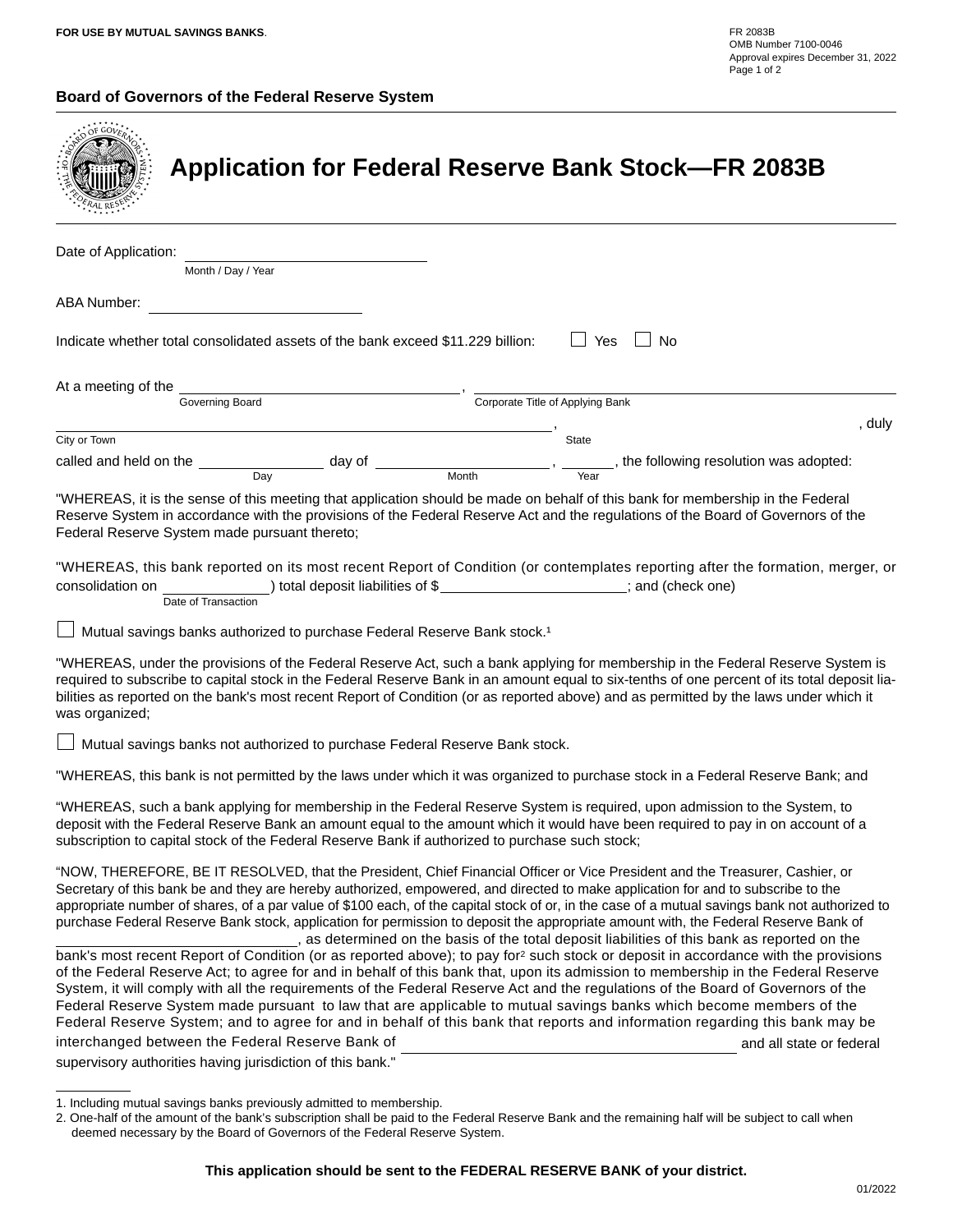| FR 2083B    |  |  |
|-------------|--|--|
| Page 2 of 2 |  |  |

|                                       | of this bank on the date specified and still in full force and effect. | I hereby certify that the foregoing is a true and complete copy of a resolution duly adopted by the | Governing Board |                      |
|---------------------------------------|------------------------------------------------------------------------|-----------------------------------------------------------------------------------------------------|-----------------|----------------------|
|                                       |                                                                        | Cashier, Secretary, or Treasurer                                                                    |                 |                      |
| Corporate Title of Applying Bank      |                                                                        | City or Town                                                                                        | <b>State</b>    | $\blacktriangledown$ |
| Pursuant to the foregoing resolution, |                                                                        |                                                                                                     |                 |                      |
| City or Town                          | Corporate Title of Applying Bank<br>State                              | $\blacksquare$ , hereby makes application for                                                       |                 | shares, $3$          |

, as determined on the basis of the total deposits liabilities of this bank as reported on the bank's most recent Report of Condition (or as reported above); agrees to pay for the same in accordance with the provisions of the Federal Reserve Act; agrees that, upon its admission to membership in the Federal Reserve System, it will comply with all the requirements of the Federal Reserve Act and the regulations of the Board of Governors of the Federal Reserve System made pursuant to law which are applicable to mutual savings banks which become members of the Federal Reserve System; and agrees that reports and information regarding this bank may be interchanged between the Federal Reserve Bank of and all state or federal supervisory authorities having jurisdiction of this bank.

The required information, as indicated in the General Information and Instructions, is attached to and made a part of this application.

| Corporate Title of Applying Bank | City or Town                                               | State | $\overline{\mathbf{v}}$ |
|----------------------------------|------------------------------------------------------------|-------|-------------------------|
|                                  | By<br>President, Chief Financial Officer or Vice President |       |                         |
|                                  |                                                            |       |                         |
|                                  |                                                            |       |                         |
| ATTEST:                          |                                                            |       |                         |

Cashier, Secretary, or Treasurer

NOTE: One of the signers of the form must be listed on the bank's Official Authorization List (OAL) that is on file with the Federal Reserve and hold one of the titles identified. It is recommended that banks periodically review and update this form. Instructions for submitting Board Resolution and Authorized Approver packages are available online at https://www.frbservices.org/forms/accounting/index.html.

<sup>3.</sup> If six-tenths of one percent of total deposit liabilities amounts to a sum not divisible by 100, the bank should apply for one additional share of stock for any excess or fractional part of \$100.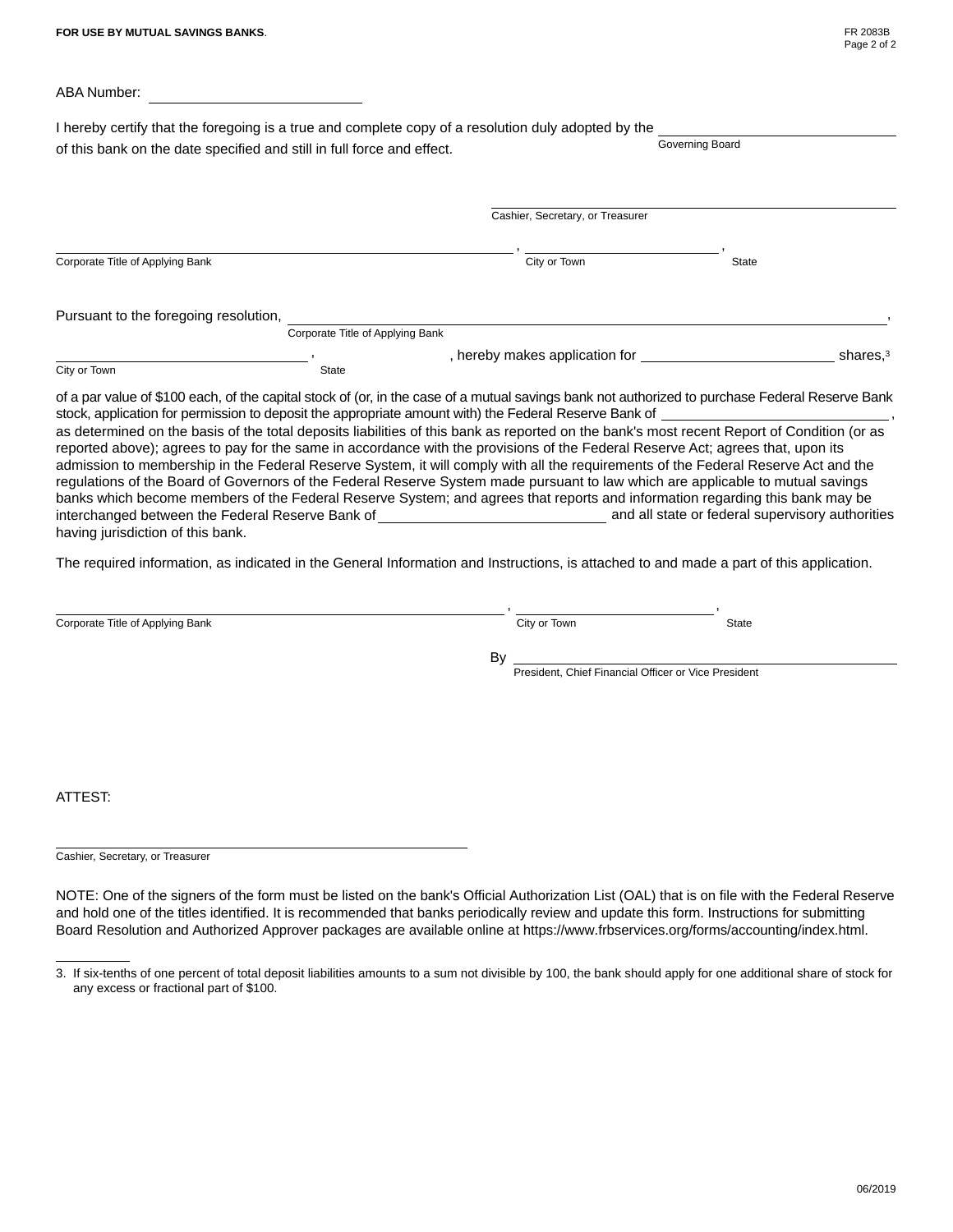### **Board of Governors of the Federal Reserve System**



# **Certificate of Organizers or of Directors1 —FR 2083C**

We, the undersigned directors (or organization committee) of the

Corporate Title of Applying Bank

 $\Box$ , certify, to the best of our knowledge and belief,

City or Town

**State** 

,

that the required information submitted herewith contains a true and complete statement of the actual (or anticipated in the case of a new bank) condition of this bank on the date(s) specified; that such statement includes all of the assets and liabilities of the bank; that the capital stock and surplus, as defined in Regulation I, is unimpaired (this clause does not apply to mutual savings banks); and that the supplemental information submitted with and made a part of the application of this bank for membership in the Federal Reserve System is true to the best of our knowledge and belief.

| Name | Date (MM/DD/YYYY) |
|------|-------------------|
| Name | Date (MM/DD/YYYY) |
| Name | Date (MM/DD/YYYY) |
| Name | Date (MM/DD/YYYY) |
| Name | Date (MM/DD/YYYY) |
| Name | Date (MM/DD/YYYY) |
| Name | Date (MM/DD/YYYY) |

<sup>1.</sup> Should be signed by all directors (except directors who have previously signed as organizers), and may be executed in counterparts. Type name under each signature. If a new bank is involved and officers and directors have not yet been elected, this form should be signed by the members of the organizaion committee. If the signers have any reservation as to any of the clauses in the certificate, an explanation similarly signed should be attached to this sheet.